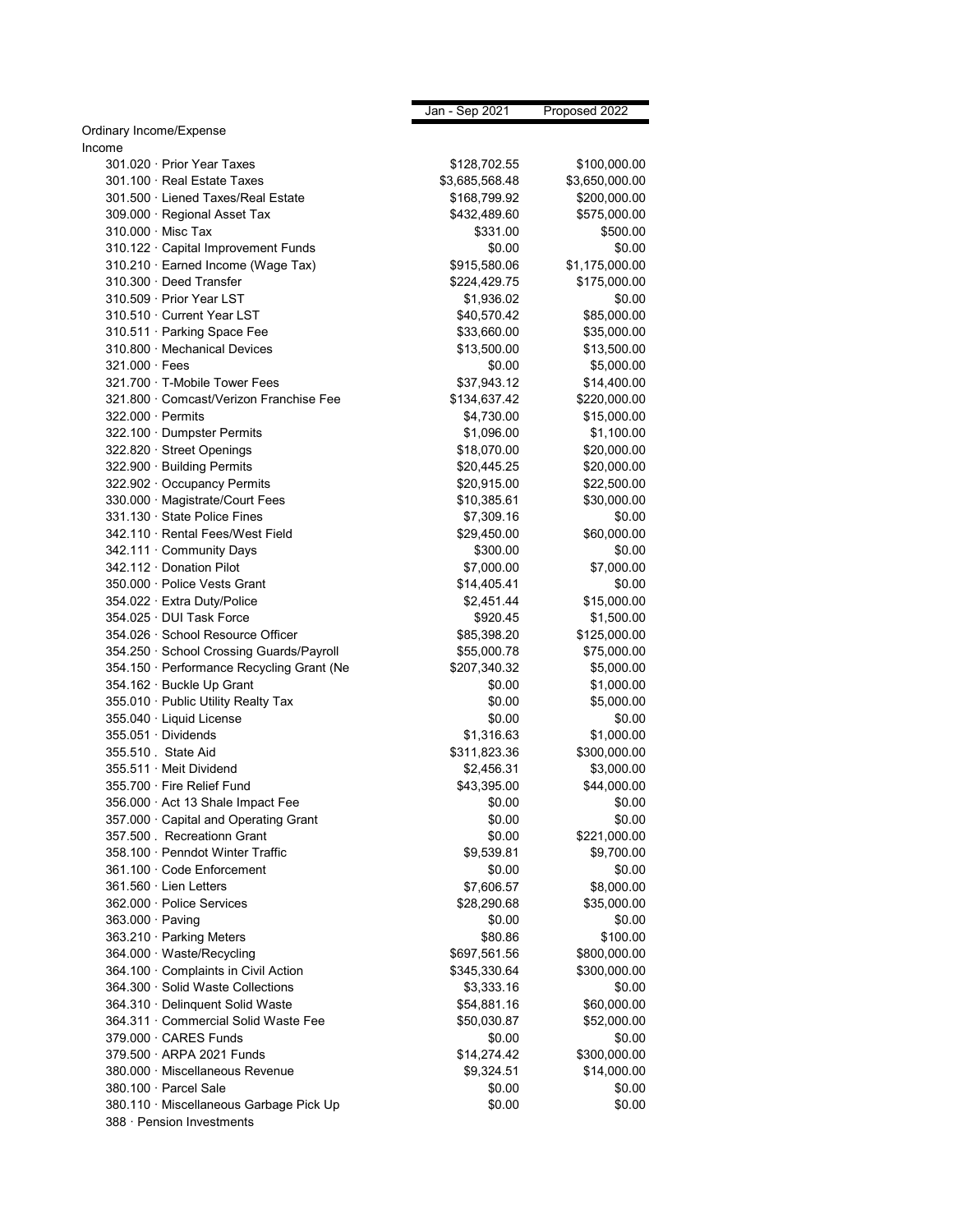| 341.000 · Investment Earnings                                              | \$501.63                  | \$0.00                      |
|----------------------------------------------------------------------------|---------------------------|-----------------------------|
| Total 388 · Pension Investments                                            | \$501.63                  | \$0.00                      |
| 391.100 · Insurance(s)/WC                                                  | \$23,944.74               | \$25,000.00                 |
| 392.200 · Loan Proceeds                                                    | \$0.00                    | \$0.00                      |
| 394.100 · Tax Anticipation                                                 | \$998,000.00              | \$1,250,000.00              |
| 395.000 · Misc Refunds/Income                                              | \$5.34                    | \$1,000.00                  |
| 395.101 Liquid Fuels                                                       | \$330,070.04              | \$297,887.80                |
| Total Income                                                               | \$8,905,063.21            | \$10,373,187.80             |
|                                                                            | \$8,905,063.21            | \$10,373,187.80             |
| Expense                                                                    |                           |                             |
| 400 · Administration                                                       |                           |                             |
| 400.001 · Mayor/Council Salaries                                           | \$15,323.51               | \$21,000.00                 |
| 400.002 · Mayor/Council Benefits                                           | \$477.09                  | \$500.00                    |
| 400.115 · Code Enforcement Salaries<br>400.116 · Code Enforcement Benefits | \$51,415.33               | \$65,000.00                 |
| 400.111 · Administration Salaries                                          | \$4,236.16                | \$4,200.00                  |
| 400.112 Administration Benefits                                            | \$184,628.14              | \$240,000.00                |
| 400.210 Administration Office Supplies                                     | \$14,846.52<br>\$7,988.01 | \$21,379.00<br>\$25,000.00  |
| 400.241 · General Expenses                                                 | \$29,517.06               | \$30,000.00                 |
| 400.251 · Purchase Power & Pitney Bowes                                    | \$0.00                    | \$1,000.00                  |
| $400.255 \cdot$ Shred-it                                                   | \$208.83                  | \$2,000.00                  |
| 400.260 · Minor Equipment Purchases                                        | \$741.55                  | \$2,500.00                  |
| 400.262 · Administrative Training                                          | \$1,613.21                | \$1,500.00                  |
| 400.341 · Advertising                                                      | \$4,867.88                | \$5,000.00                  |
| 400.461 · Conferences/Meetings                                             | \$1,911.40                | \$9,000.00                  |
| 400.500 Building Cleaning                                                  | \$0.00                    | \$30,000.00                 |
| 400.501 Building Expense/MTC                                               | \$0.00                    | \$10,000.00                 |
| 401.121 · Salary/Manager                                                   | \$0.00                    | \$0.00                      |
| 401.328 · 1800 Utilities                                                   | \$19,301.44               | \$25,000.00                 |
| 401.329 · Building Utilities/Expenses                                      | \$30,398.81               | \$10,000.00                 |
| 401.400 · Code Enforcement Expense                                         | \$1,331.70                | \$1,500.00                  |
| 402.311 · Professional Expenses                                            | \$53,237.68               | \$63,000.00                 |
| 402.353 · Bond/Manager                                                     | \$620.00                  | \$620.00                    |
| 403.000 · Tax Collector Salary                                             | \$68,331.89               | \$70,000.00                 |
| 403.100 · Tax Collector Expenses                                           | \$3,532.28                | \$3,500.00                  |
| 403.353 · Bond/Tax Collector                                               | \$0.00                    | \$600.00                    |
| 404.131 · Municipal Legal Expense                                          | \$55,757.96               | \$75,000.00                 |
| 404.316 · Legal Tax Service                                                | \$203,086.79              | \$210,000.00                |
| 405.142 · Office Secretary                                                 | \$0.00                    | \$0.00                      |
| 405.143 · Payroll Fees                                                     | \$8,223.45                | \$12,000.00                 |
| 406.162 · Unemployment/Administration                                      | \$879.10                  | \$15,000.00                 |
| $406.420 \cdot$ Dues/Memberships                                           | \$14,170.00               | \$15,000.00                 |
| 406.421 · SVCOG Dues                                                       | \$0.00                    | \$0.00                      |
| 407.174 · Copy Machine Lease                                               | \$0.00                    | \$0.00                      |
| 407.175 · Pomeroy Service Agreement                                        | \$0.00                    | \$0.00                      |
| 407.450 · Bookkeeping System                                               | \$0.00                    | \$0.00                      |
| 408.100 · Engineering Services                                             | \$0.00                    | \$0.00                      |
| 408.325 · Property Tax Refunds                                             | \$1,582.35                | \$2,500.00                  |
| 413.324 · Website Maintenance                                              | \$0.00                    | \$0.00                      |
| Total $400 \cdot$ Administration                                           | \$778,228.14              | \$971,799.00                |
| 410 · Public Safety (Police)                                               |                           |                             |
| 410.121 · Police Salaries<br>410.123 · Police Benefits                     | \$1,734,344.55            | \$2,000,000.00              |
|                                                                            | \$327,233.80<br>\$0.00    | \$475,000.00                |
| 410.164 · Longevity Benefit<br>410.165 · Holiday Benefit                   | \$0.00                    | \$50,000.00<br>\$135,000.00 |
| 410.210 · Police Office Supplies/Expenses                                  | \$15,955.61               | \$12,000.00                 |
| 410.225 · Police Vehicle(s)/Expenses                                       | \$39,646.19               | \$0.00                      |
| 410.241 · General Expenses                                                 | \$30,182.61               | \$30,000.00                 |
| 410.251 · First Vehicle Maintenance                                        | \$51,776.01               | \$75,000.00                 |
|                                                                            |                           |                             |
| 410.260 · Equipment Purchases                                              | \$1,794.72                | \$5,000.00                  |
| 410.320 · Police Utilities/Services                                        | \$33,693.17               | \$35,000.00                 |
| 410.420 · Memberships/Dues                                                 | \$335.00                  | \$355.00                    |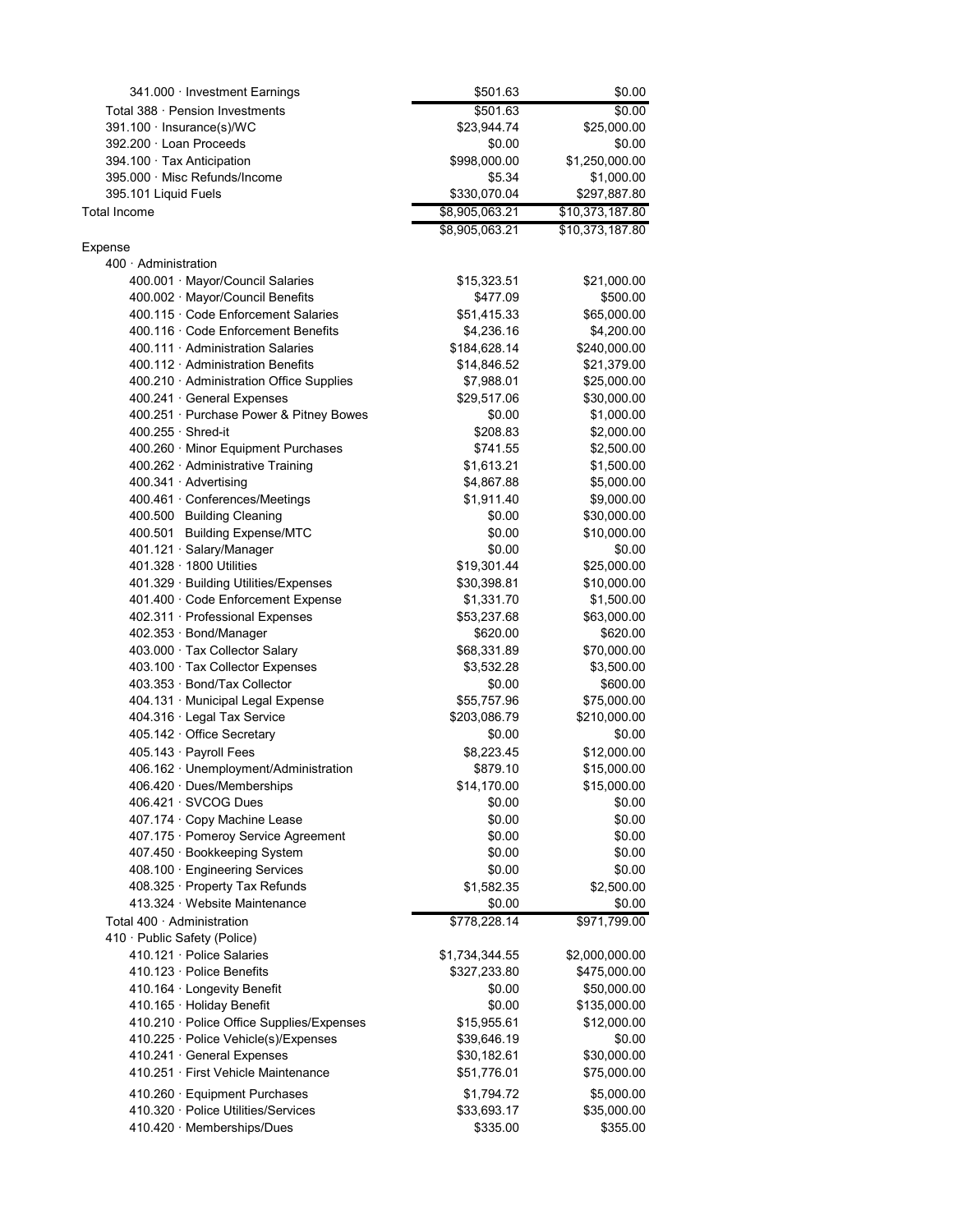| 410.460 · Police Conferences/Meetings              | \$300.00       | \$300.00       |
|----------------------------------------------------|----------------|----------------|
| 410.461 · Police Training                          | \$6,454.00     | \$6,500.00     |
| 410.532 · Police Programs                          | \$0.00         | \$0.00         |
| 410.533 · Crime Watch                              | \$1,412.20     | \$1,500.00     |
| 413.324 · Website Maintenance                      | \$0.00         | \$0.00         |
| 419.140 · School Crossing Guard -Salaries          | \$53,551.41    | \$90,000.00    |
| 419.141 School Crossing Guard Equipment            | \$0.00         | \$500.00       |
| Total 410 · Public Safety (Police)                 | \$2,296,679.27 | \$2,916,155.00 |
| $411 \cdot$ Fire Protection                        |                |                |
| 411.192 · Vision/Physical Exam                     | \$954.00       | \$1,000.00     |
| 411.220 · Materials & Supplies                     | \$369.42       | \$350.00       |
| 411.231 · Gasoline; Oil; Diesel Fuel               | \$1,862.39     | \$5,000.00     |
| 411.241 · General Expenses                         | \$15,153.27    | \$11,125.00    |
| 411.242 · Fire Prevention                          | \$90.00        | \$1,500.00     |
| 411.251 · First Vehicle Services                   | \$26,672.49    | \$40,000.00    |
| 411.317 · Fire Station #1 Utilities/Maint          | \$7,734.01     | \$8,500.00     |
| 411.318 · Fire Station #2 Utilities/Maint          | \$8,998.31     | \$10,500.00    |
| 411.319 · Fire Station #4 Utilities/Maint          | \$9,862.21     | \$9,200.00     |
| 411.320 · Fire Station #5 Utilities/Maint          | \$13,693.54    | \$15,000.00    |
| 411.321 · Fire General Utilities/Maint             | \$39,899.43    | \$50,000.00    |
| 411.322 · Computer/Equipment Purchases/Mt          | \$19,661.22    | \$2,500.00     |
| 411.390 · Fire Vehicle Purch/Repairs/Ins           | \$104,488.55   | \$125,000.00   |
| 411.752 · Firemen's State Workers Comp             | \$23,855.00    | \$45,000.00    |
|                                                    |                |                |
| Total 411 · Fire Protection                        | \$273,293.84   | \$324,675.00   |
| 427 · Health And Sanitation                        |                |                |
| 427.140 · Sanitation Salaries                      | \$254,909.98   | \$350,076.37   |
| 427.141 · Sanitation Benefits                      | \$80,338.54    | \$116,272.20   |
| $427.235 \cdot TV$ Recycling                       | \$2,850.75     | \$3,000.00     |
| 427.241 · General Expenses                         | \$725.61       | \$2,500.00     |
| 427.250 · Sanitation Vehicle Expenses              | \$142,498.72   | \$125,000.00   |
| 427.251 · First Vehicle Recycling                  | \$0.00         | \$0.00         |
| 427.365 · Sanitation Landfill/Recycling            | \$187,287.34   | \$250,000.00   |
| Total 427 · Health And Sanitation                  | \$668,610.94   | \$846,848.57   |
| 430 · Public Works                                 |                |                |
| $430.110 \cdot PW$ Salaries                        | \$559,925.92   | \$700,000.00   |
| $430.112 \cdot PW$ Benefits                        | \$109,036.13   | \$175,000.00   |
| 430.241 · PW General Expense                       | \$62,424.95    | \$67,000.00    |
| 430.248 · PA One Call                              | \$205.86       | \$210.00       |
| 430.251 · First Vehicle                            | \$52,061.01    | \$75,000.00    |
| 430.260 · Equip Purchase/Rental/Mtc                | \$96,602.76    | \$25,000.00    |
| 430.261 · Major Equipment Purchase                 | \$0.00         | \$25,000.00    |
| 430.360 · PW Utilities/Expenses                    | \$16,113.61    | \$20,000.00    |
| 430.500 Building MTC                               | \$275.00       | \$500.00       |
| 431.246 · Rock Salt                                | \$38,198.75    | \$175,000.00   |
| 433.249 · Traffic Signals/Mtc                      | \$7,333.00     | \$12,000.00    |
| 434.361 · Street Lights/Mtc                        | \$145,589.68   | \$175,000.00   |
| 438.240 · PW Vehicle Purchase(s)/Expenses          | \$137.97       | \$0.00         |
| 438.241 · Slag/Gravel/Cement                       | \$5.99         | \$100.00       |
| 438.248 · DCED Grant (Basins)                      | \$12,621.17    | \$40,000.00    |
| 438.249 · Paving/Road Repair/Road Mtc              | \$158,776.36   | \$400,000.00   |
| Total 430 · Public Works                           | \$1,259,308.16 | \$1,889,810.00 |
| $450 \cdot$ Recreation                             |                |                |
| 450.140 Other Field Mtc/Utilities                  | \$38,792.74    | \$35,000.00    |
| 450.141 · Recreation Salaries/Benefits             | \$0.00         | \$0.00         |
| 450.220 · Recreation General Expense               | \$4,525.40     | \$5,000.00     |
| 452.247 · Holiday Decor / Dinner / Etc             | \$0.00         | \$0.00         |
| 452.361 · West Field Expenses                      | \$14,048.14    | \$10,000.00    |
| 452.362 · West Field Utilities                     | \$2,621.21     | \$3,000.00     |
| $450.523 \cdot \text{MAPs}$                        | \$0.00         | \$25,000.00    |
| 457.500 . Recreation Grant Match                   | \$0.00         | \$250,000.00   |
|                                                    |                |                |
| Total $450 \cdot$ Recreation<br>471 · Debt Service | \$59,987.49    | \$328,000.00   |
|                                                    |                |                |